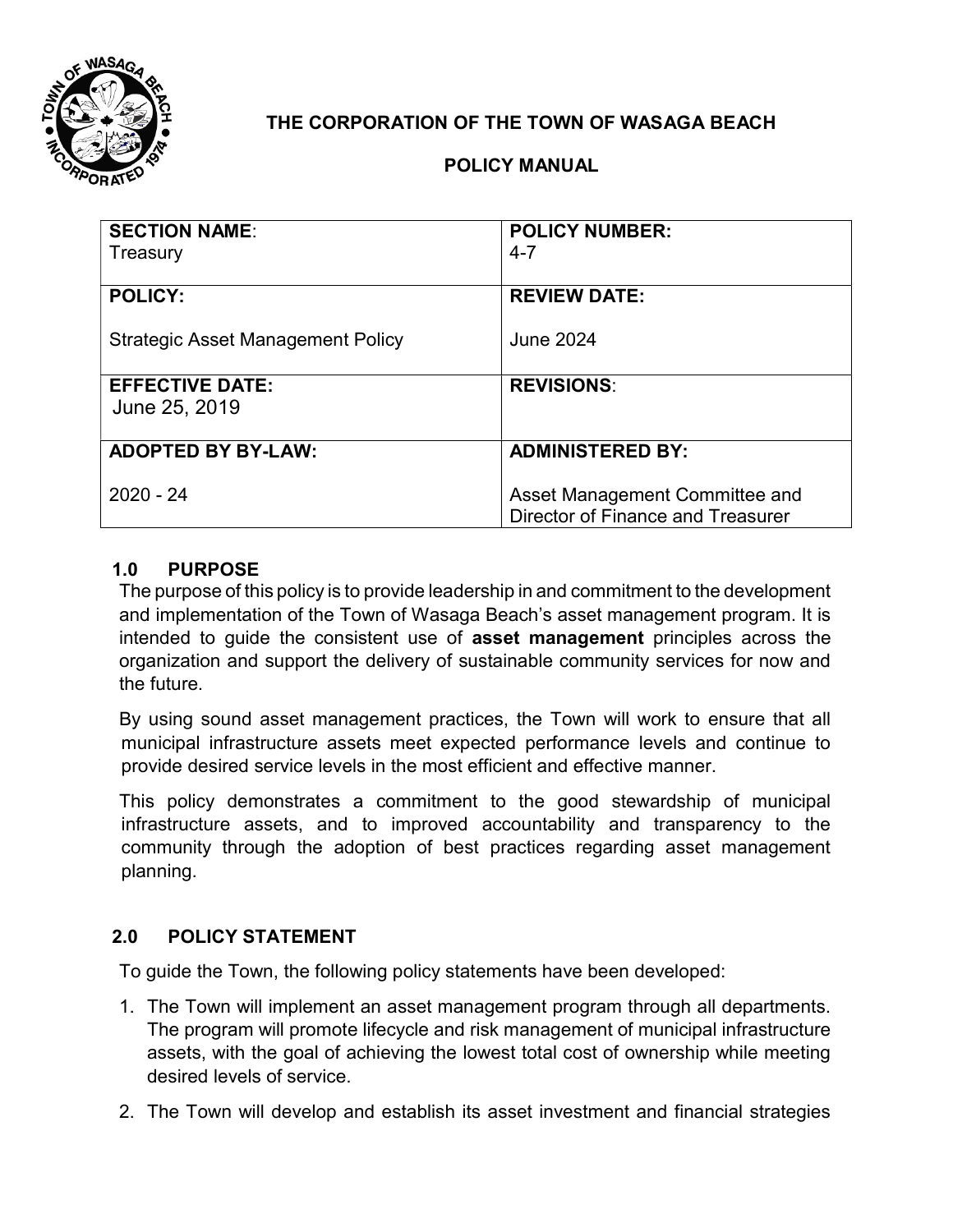with a focus on ensuring the lowest overall lifecycle (service life) cost.

- 3. The Town will implement continuous improvement protocols and adopt best practices regarding asset management planning.
- 4. The Town will develop and maintain an asset inventory of all municipal infrastructure assets which includes, at a minimum, a unique ID, description, location information, value (both historical and replacement), performance characteristics and/or condition, estimated remaining life, estimated cost repair, rehabilitation or replacement costs. Moving forward, the Town will strive to enhance their asset inventory by collecting more valuable asset attributes against their infrastructure assets.
- 5. The Town will develop an asset management plan (AMP) that incorporates all infrastructure categories and municipal infrastructure assets that are necessary to the provision of services. This may include assets that fall below their respective capitalization thresholds as outlined in the Town's Tangible Capital Asset Policy. The scope of these assets will be determined, according to relevance, based on the professional judgment of Town senior staff. The AMP will be reviewed annually to address the Town's progress in implementing its asset management plan and updated at least every five years in accordance with O. Reg. 588/17 requirements, to promote, document and communicate continuous improvement of the asset management program.
- 6. The Town will integrate asset management plans, practices and principles with its long-term financial planning and budgeting strategies. This includes the development of financial plans that determine the level of funding required to achieve short-term operating and maintenance needs, in addition to long-term funding needs to replace and/or renew municipal infrastructure assets based on full lifecycle costing.
- 7. The Town will explore innovative funding and service delivery opportunities, including but not limited to grant programs, public-private partnerships (P3), and shared provision of services, as appropriate.
- 8. The Town will develop meaningful performance metrics and reporting tools to transparently communicate and display the current state of asset management practice to Council and the community.
- 9. The Town will consider the risks and vulnerabilities of municipal infrastructure assets to climate change and the actions that may be required including, but not limited to, anticipated costs that could arise from these impacts, adaptation opportunities, mitigation approaches, disaster planning and contingency funding. Impacts may include matters relating to operations, levels of service and lifecycle management.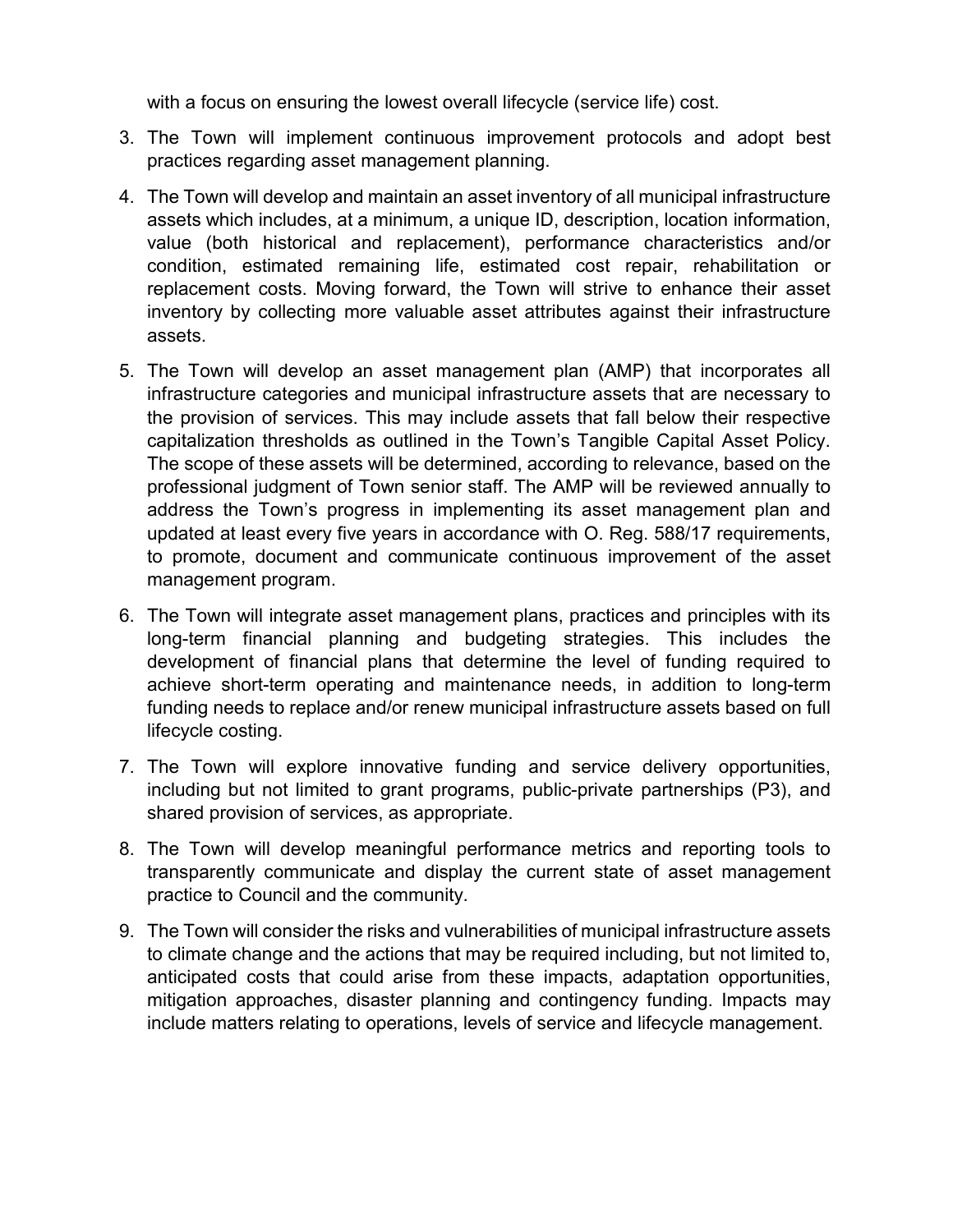- 10. The Town will ensure that all financial plans are coordinated and align with the established asset management plan and any other applicable legislation.
	- i. The Ten-Year Capital Plan details the financial plans related to the Town's water and wastewater assets, including those prepared under the Safe Drinking Water Act, 2002.
- 11. The Town will align all asset management planning with the Province of Ontario's land-use planning framework to be consistent with and conform to any relevant policy statements issued under section 3(1) of the Planning Act; the provincial plans that are in effect on that date; and with all municipal official plans.
- 12. The Town will coordinate planning for interrelated municipal infrastructure assets with separate ownership structures by pursuing collaborative opportunities with neighbouring municipalities and jointly-owned municipal bodies wherever viable and beneficial.
- 13. The Town will develop processes and provide opportunities for municipal residents and other interested parties to offer input into asset management planning wherever and whenever possible.

## 3.0 DEFINITIONS

Unless otherwise noted, the definitions provided in this document align with those outlined in Ontario Regulation 588/17 (O. Reg. 588/17), Asset Management Planning for Municipal Infrastructure, under the Infrastructure for Jobs and Prosperity Act, 2015.

- 1. Asset management  $(AM)$  the coordinated activity of an organization to realize value from assets. AM involves the balancing of costs, opportunities and risks against the desired performance of assets, to achieve organizational objectives.
- 2. Asset management plan (AMP) documented information that specifies how the activities, resources, and timescales required for an individual asset, or a grouping of assets, are to be managed over a period of time. The plan describes the characteristics and condition of infrastructure assets, the levels of service expected from them, planned actions to ensure the assets are providing the expected level of service, and financing strategies to implement the planned actions.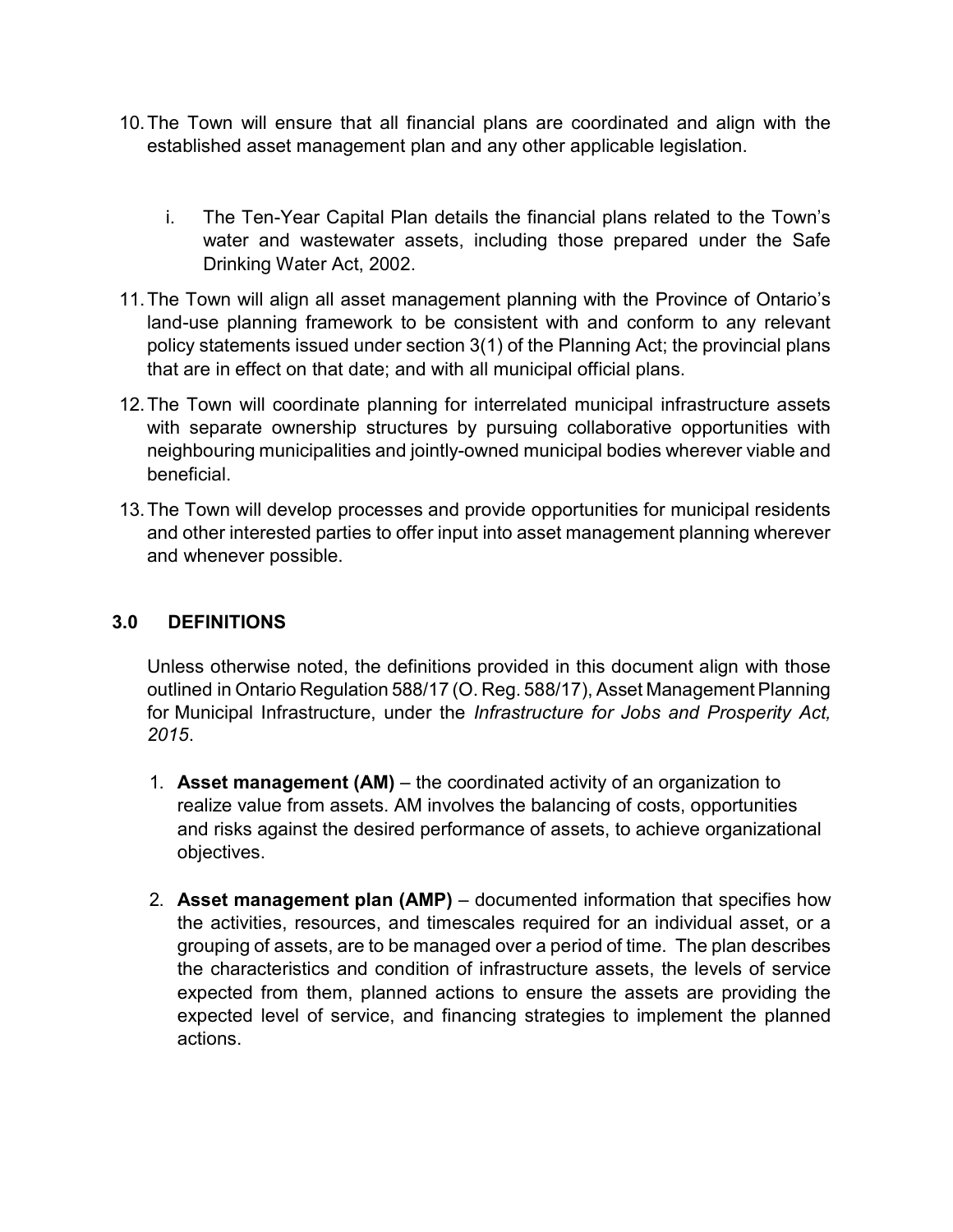- 3. Capitalization threshold the value of a municipal infrastructure asset at or above which a Town will capitalize the value of it and below which it will expense the value of it.
- 4. Green infrastructure asset an infrastructure asset consisting of natural or human-made elements that provide ecological and hydrological functions and processes and includes natural heritage features and systems, parklands, stormwater management systems, street trees, urban forests, natural channels, permeable surfaces and green roofs.
- 5. Level of service parameters, or combination of parameters, which reflect social, political, environmental and economic outcomes that the asset or municipality delivers.
- 6. Lifecycle activities activities undertaken with respect to a municipal infrastructure asset over its service life, including constructing, maintaining, renewing, operating and decommissioning, and all engineering and design work associated with those activities.
- 7. Municipal infrastructure asset an infrastructure asset, including a green infrastructure asset, directly owned by a Town or included on the consolidated financial statements of a Town, but does not include an infrastructure asset that is managed by a joint municipal board.

## 4.0 Alignment with the Town's Strategic Direction

This policy aligns with the Town of Wasaga Beach's Official Plan, Council Priorities, and the 10 Year Capital Plan.

- 1. Town of Wasaga Beach Official Plan 2013
	- a) Goals
		- i. Maintaining the natural amenity and agricultural function of the rural area of the Town in the short terms, in compliance with Provincial growth management targets.
		- ii. Provide policies to ensure that growth and development occur in a manner that will minimize public health and safety issues, including the protection of human life and property from water and related hazards such as flooding and erosion.
		- iii. Provide policies in regard to land use decisions that promote water and energy conservation and support the efficient use of water resources on a watershed basis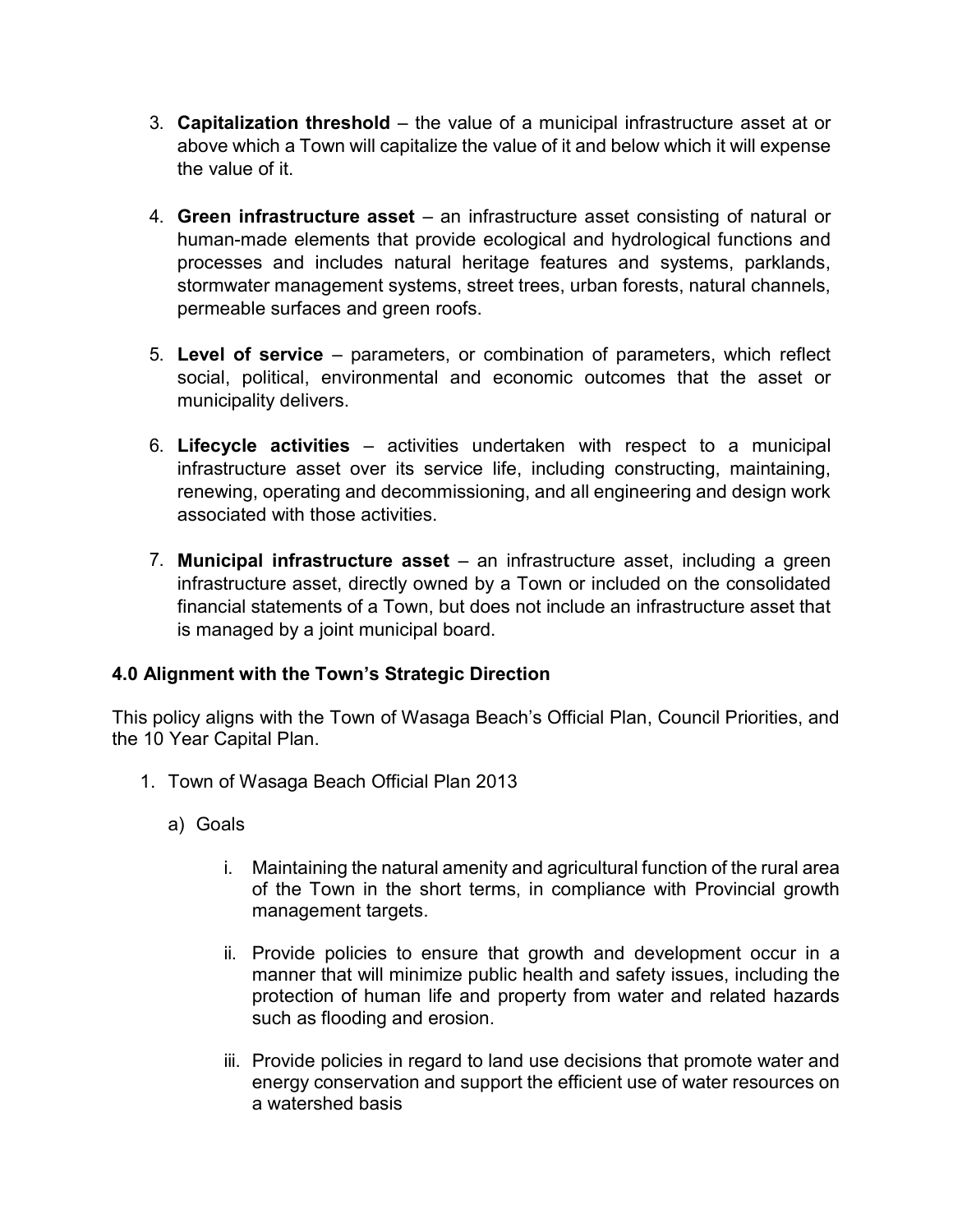- iv. Policies to plan for public streets, spaces and facilities to be safe, accessible, meet the needs of pedestrians and facilitate pedestrian movement, including but not limited to walking and cycling.
- v. Ensuring that all development or redevelopment meets a high quality of community and urban design.
- 2. Council Priorities
	- a. Goals
		- i. Determine the town's role in the development of the downtown area and beachfront;
		- ii. Determine the best location(s) and build a new twin pad arena and library;
		- iii. Promote and facilitate the construction of affordable, attainable, and safe housing;
		- iv. Support the private sector in growing and diversifying the tax base;
		- v. Continue to build a safer and healthier community, mindful of the needs of various neighbourhoods in town;
		- vi. Implement changes to Council's governance and structure to improve accountability and transparency;
		- vii. Maintain the financial health of the town while meeting the service needs of the community;
		- viii. Review the town's assets and determine a strategy to deal with them in the best interest of the municipality
		- ix. Build pride in the community through effective communication, events and initiatives
		- x. Build an efficient, well-functioning, customer-oriented organization to deliver on Council's priorities.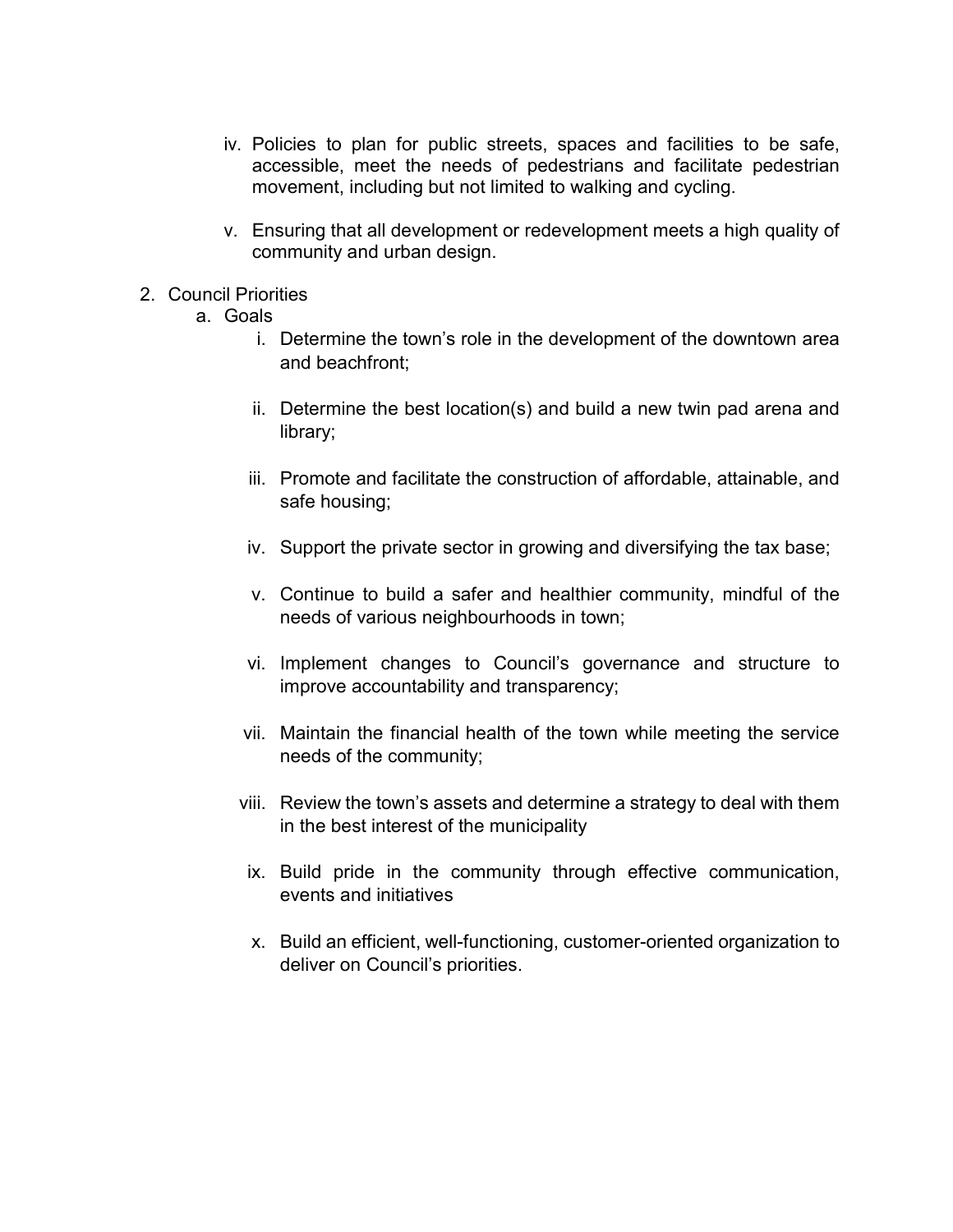## 5.0 ROLES AND RESPONSIBILITIES

The development and continuous support of the Town's asset management program requires a wide range of duties and responsibilities. The following passages outline the persons responsible for these tasks:

**Council** 

- i. Approve the AM policy and direction of the AM program through its approval of the Town's asset management plan
- ii. Maintain adequate organizational capacity to support the core practices of the AM program
- iii. Prioritize effective stewardship of assets in adoption and ongoing review of policy and asset management plan
- iv. Approve capital and operating budgets delivered by Staff

Leadership Team

- i. Development of policy and policy updates
- ii. Provide corporate oversight to goals and directions and ensure the AM program aligns with the Town's strategic priorities
- iii. Ensure that adequate resources are available to implement and maintain core AM practices
- iv. Develop and monitor levels of service and make recommendations to Council
- v. Track, analyze and report on AM program progress and results
- vi. Provide leadership in AM practices and concepts

Departmental Staff

- i. Utilize new business processes and technology tools as they are implemented as part of the AM program
- ii. Participate in implementation task teams to carry-out AM activities such as the Asset Planning Steering Committee (APSC)
- iii. Implement and maintain defined capital asset levels of service
- iv. Manage budgets based on lifecycle activities and financial management strategies

#### Public

i. Engage and voice level of service expectations and concerns to Council and Staff through surveys and public engagement opportunities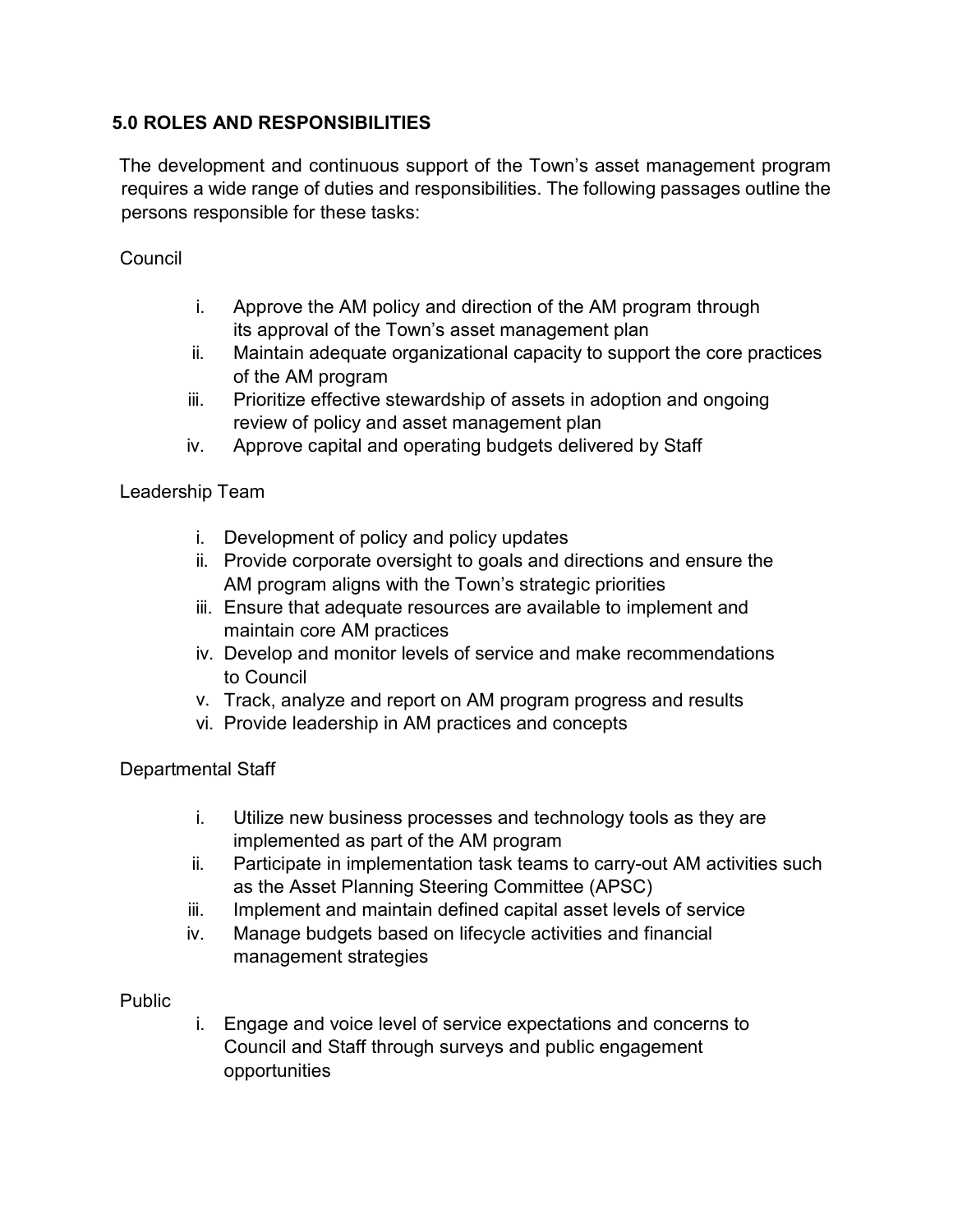#### 6.0 KEY PRINCIPLES

The Town shall consider the following principles as outlined in section 3 of the Infrastructure for Jobs and Prosperity Act, 2015, when making decisions regarding asset management:

- 1. Infrastructure planning and investment should take a long-term view, and decision-makers should consider the needs of citizens by being mindful of, among other things, ability to pay, demographic and economic trends.
- 2. Infrastructure planning and investment should consider any applicable budgets or fiscal plans.
- 3. Infrastructure priorities should be clearly identified in order to better inform investment decisions respecting infrastructure.
- 4. Infrastructure planning and investment should ensure the continued provision of core public services, such as safe drinking water and reliable transportation services.
- 5. Infrastructure planning and investment should promote economic competitiveness, productivity, job creation and training opportunities.
- 6. Infrastructure planning and investment should ensure that the health and safety of workers involved in the construction and maintenance of infrastructure assets is protected.
- 7. Infrastructure planning and investment should foster innovation by creating opportunities to make use of innovative technologies, services and practices, particularly where doing so would utilize technology, techniques and practices developed in Ontario.
- 8. Infrastructure planning and investment should be evidence based and transparent, and, subject to any restrictions or prohibitions under an Act or otherwise by law on the collection, use or disclosure of information,
	- i. investment decisions respecting infrastructure should be made on the basis of information that is either publicly available or is made available to the public, and
	- ii. information with implications for infrastructure planning should be shared between the Town and broader public sector entities and should factor into investment decisions respecting infrastructure.